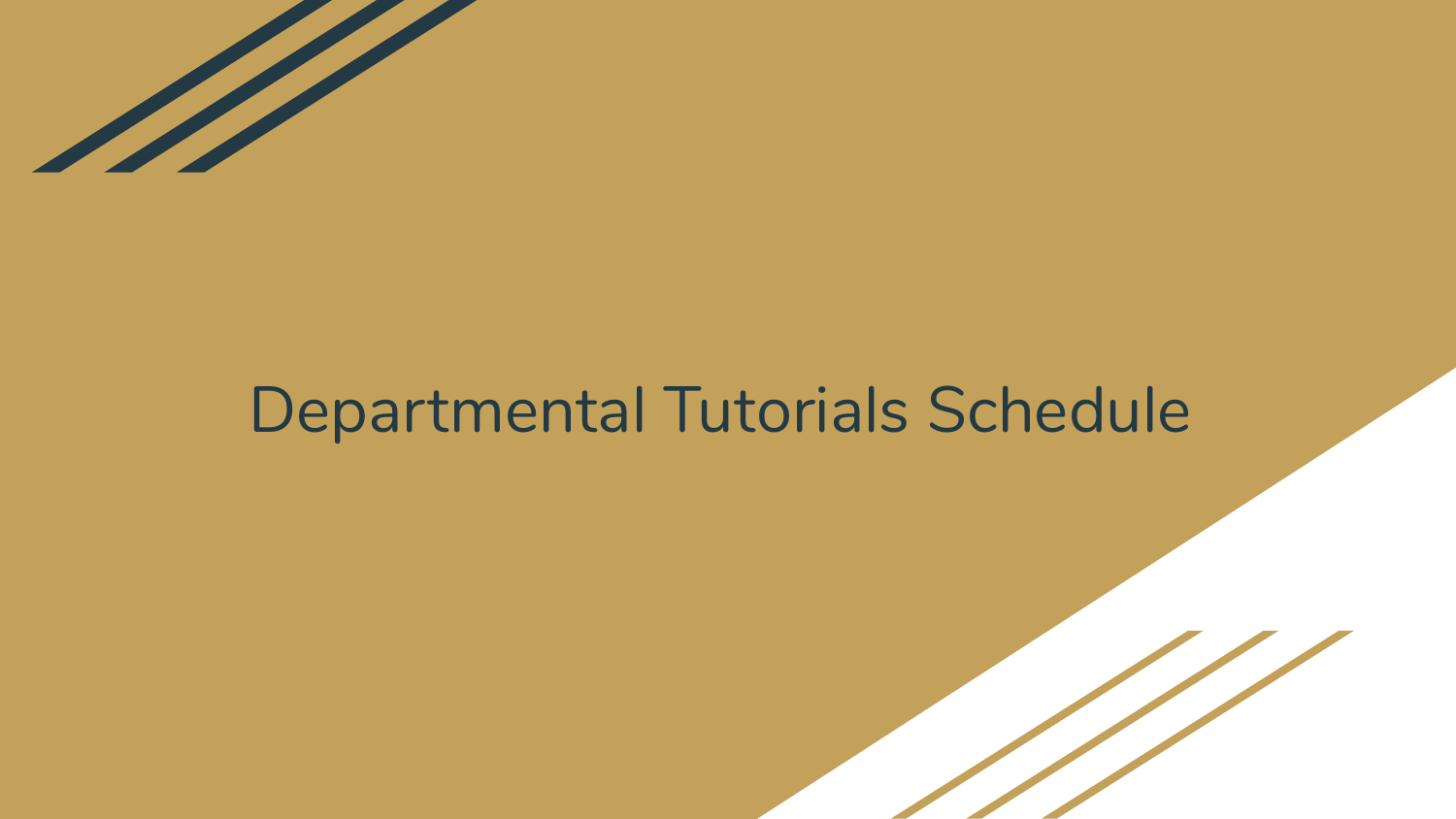### English Department

| <b>Tutorial Time</b> | <b>Monday</b>           | <b>Tuesday</b>                           | Wednesday    | <b>Thursday</b>               |
|----------------------|-------------------------|------------------------------------------|--------------|-------------------------------|
| $7:15-7:45$ a.m.     | <b>Buhler</b><br>Dobson | Dobson                                   | <b>Deely</b> | <b>Buhler</b><br><b>Deely</b> |
| $3:00-3:30$ p.m.     | <b>Mauthe</b><br>Patton | <b>Mauthe</b><br><b>Buhler</b><br>Patton | Mauthe       | Patton                        |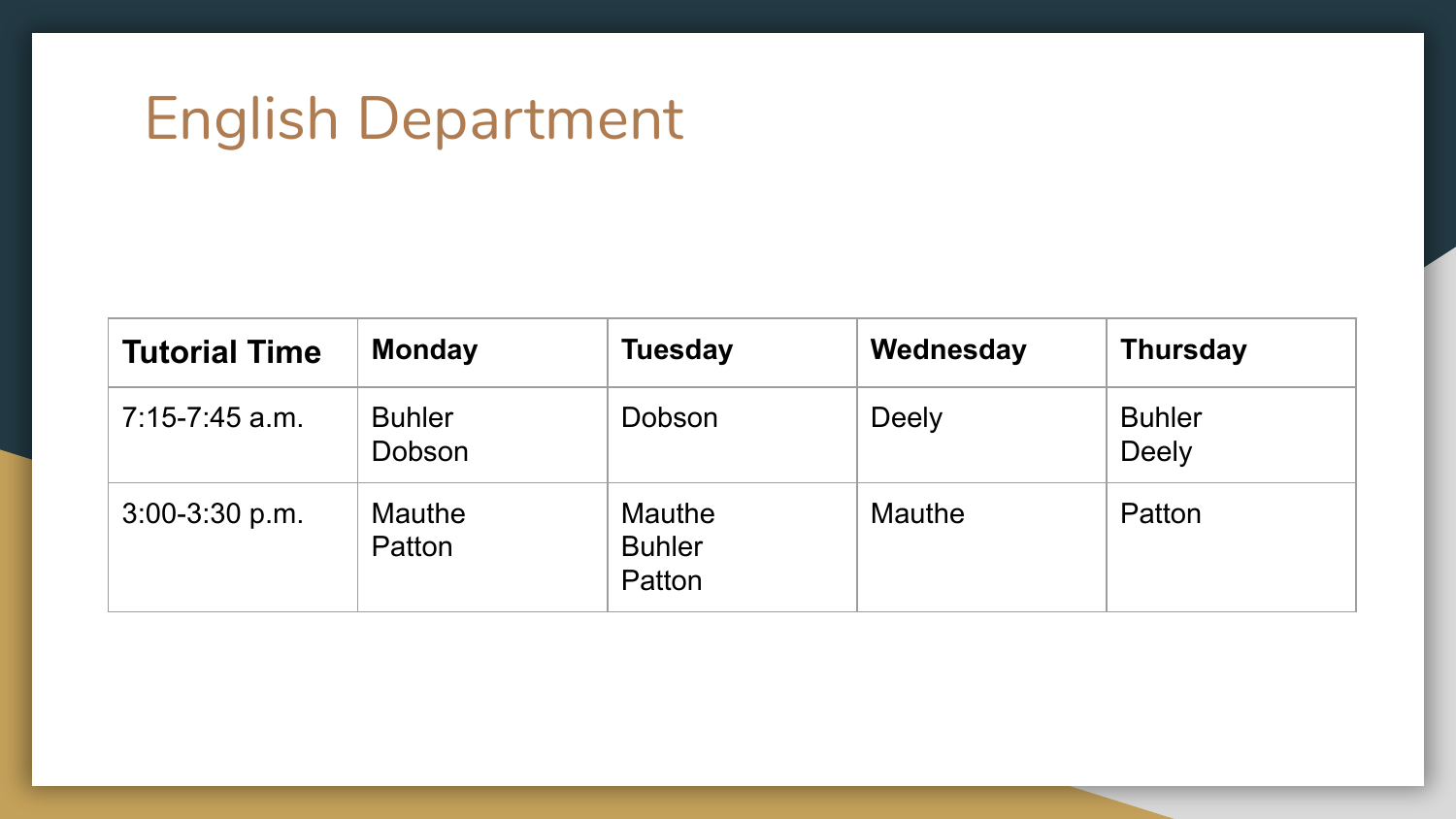#### Fine Arts Department

| <b>Tutorial Time</b> | <b>Monday</b>                     | <b>Tuesday</b>                        | Wednesday                     | <b>Thursday</b>    |
|----------------------|-----------------------------------|---------------------------------------|-------------------------------|--------------------|
| $7:15-7:45$ a.m.     | O'Neill                           | Campbell<br>Weakley<br><b>Johnson</b> | O'Neill                       | Campbell<br>Finaly |
| $3:00-3:30$ p.m.     | Weakley<br>Finaly<br><b>Smith</b> | Johnson<br><b>Smith</b>               | Weakley<br>O'Neill<br>Johnson | Finaly<br>Smith    |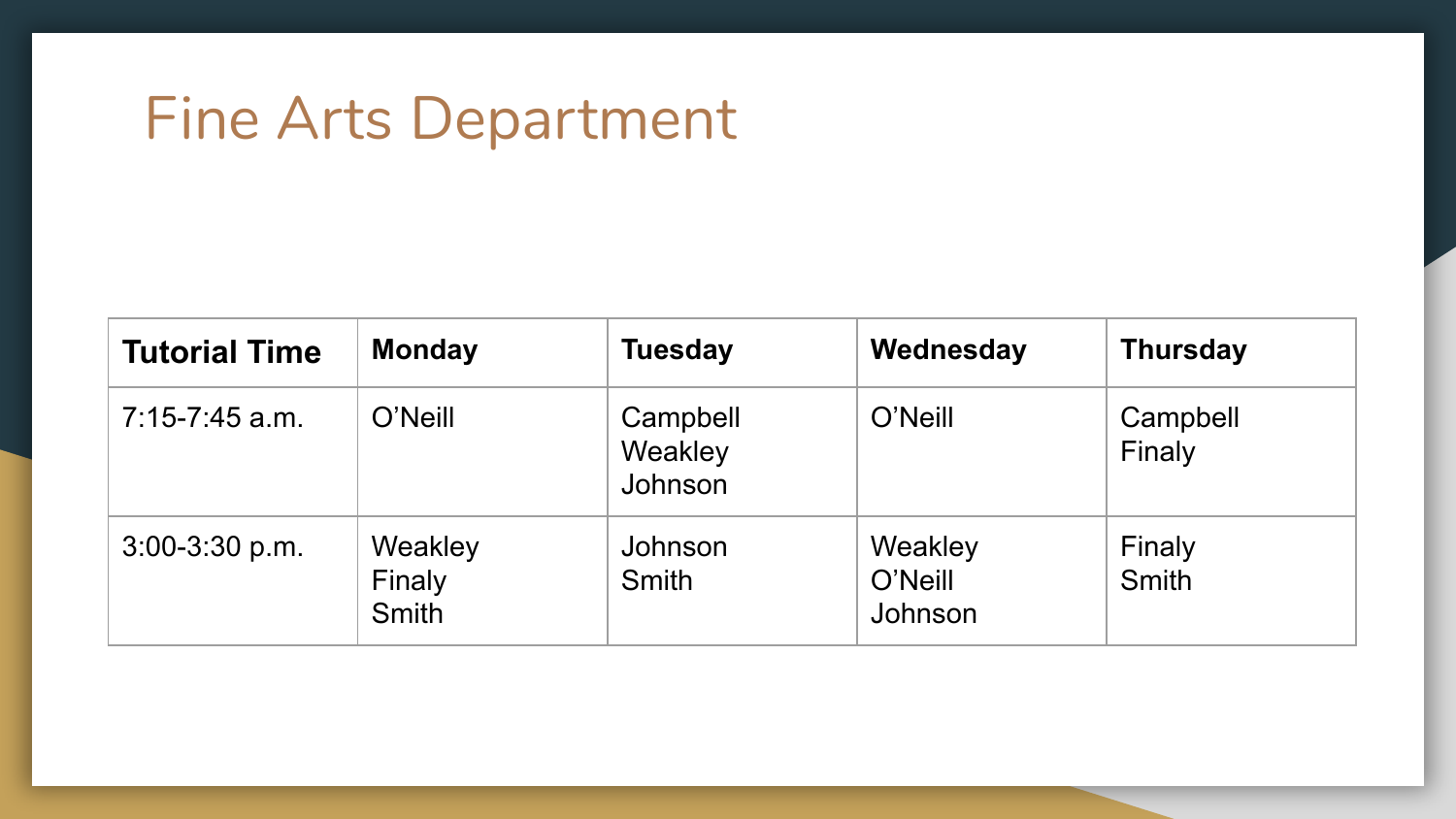## Foreign Language

| <b>Tutorial Time</b> | <b>Monday</b>                                        | <b>Tuesday</b>                          | Wednesday        | <b>Thursday</b>            |
|----------------------|------------------------------------------------------|-----------------------------------------|------------------|----------------------------|
| $7:15-7:45$ a.m.     | Crowley                                              | <b>Elfers</b><br>Gould<br><b>Thomas</b> | Crowley          | Del Valle<br><b>Elfers</b> |
| $3:00-3:30$ p.m.     | <b>Elfers</b><br>Gould<br><b>Thomas</b><br>Del Valle |                                         | Crowley<br>Gould | Del Valle                  |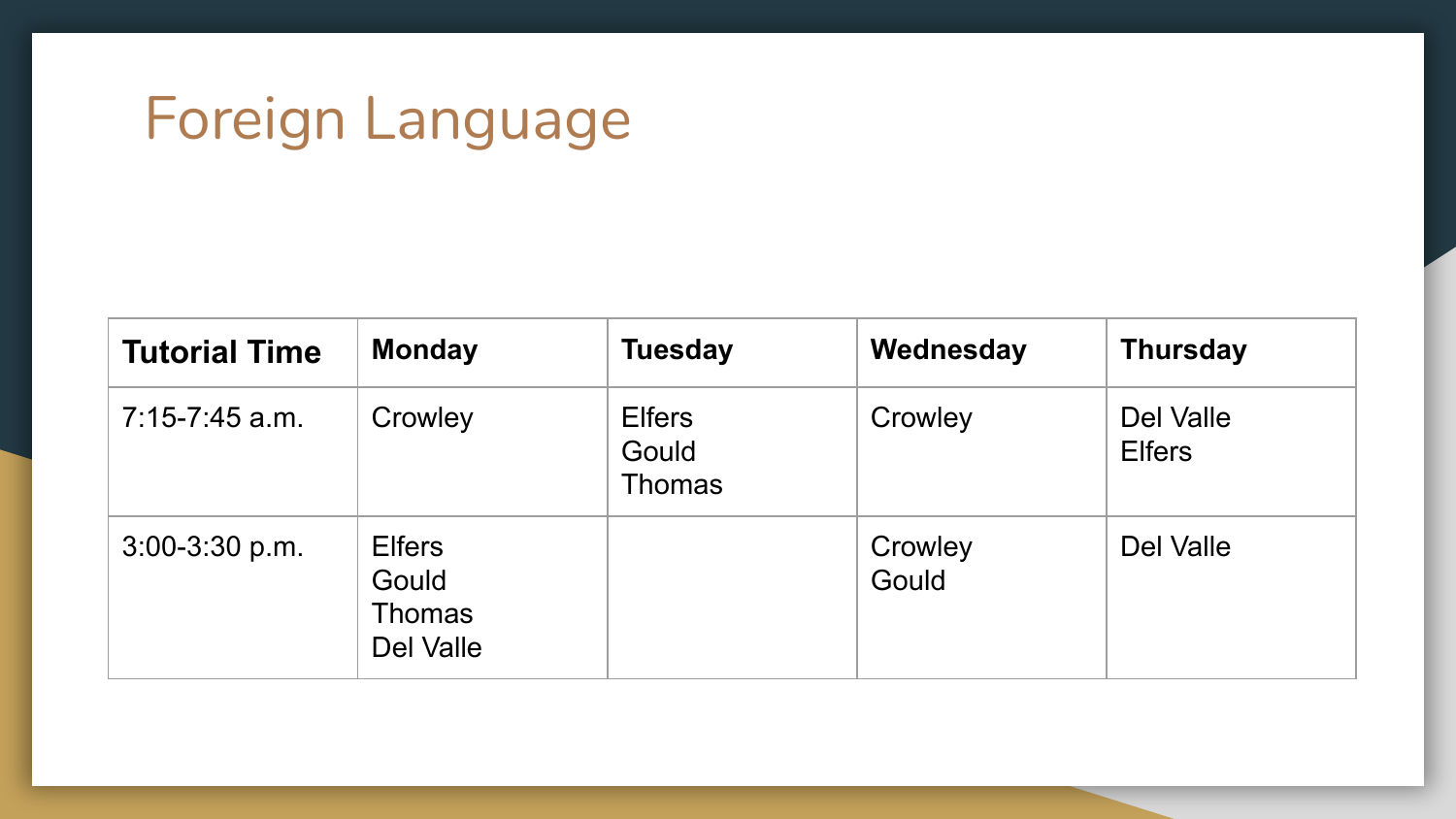#### Math Department

| <b>Tutorial Time</b> | <b>Monday</b>                                          | <b>Tuesday</b>               | Wednesday                            | <b>Thursday</b>   |
|----------------------|--------------------------------------------------------|------------------------------|--------------------------------------|-------------------|
| $7:15-7:45$ a.m.     | <b>Akin</b><br><b>Childress</b><br>Golenor<br>Mayberry | <b>Akin</b><br>Golenor       | Akin<br><b>Childress</b><br>Mayberry | Peper             |
| $3:00-3:30$ p.m.     | Reynolds<br>Peper                                      | Reynolds<br><b>Childress</b> | Reynolds<br>Peper                    | Reynolds<br>Peper |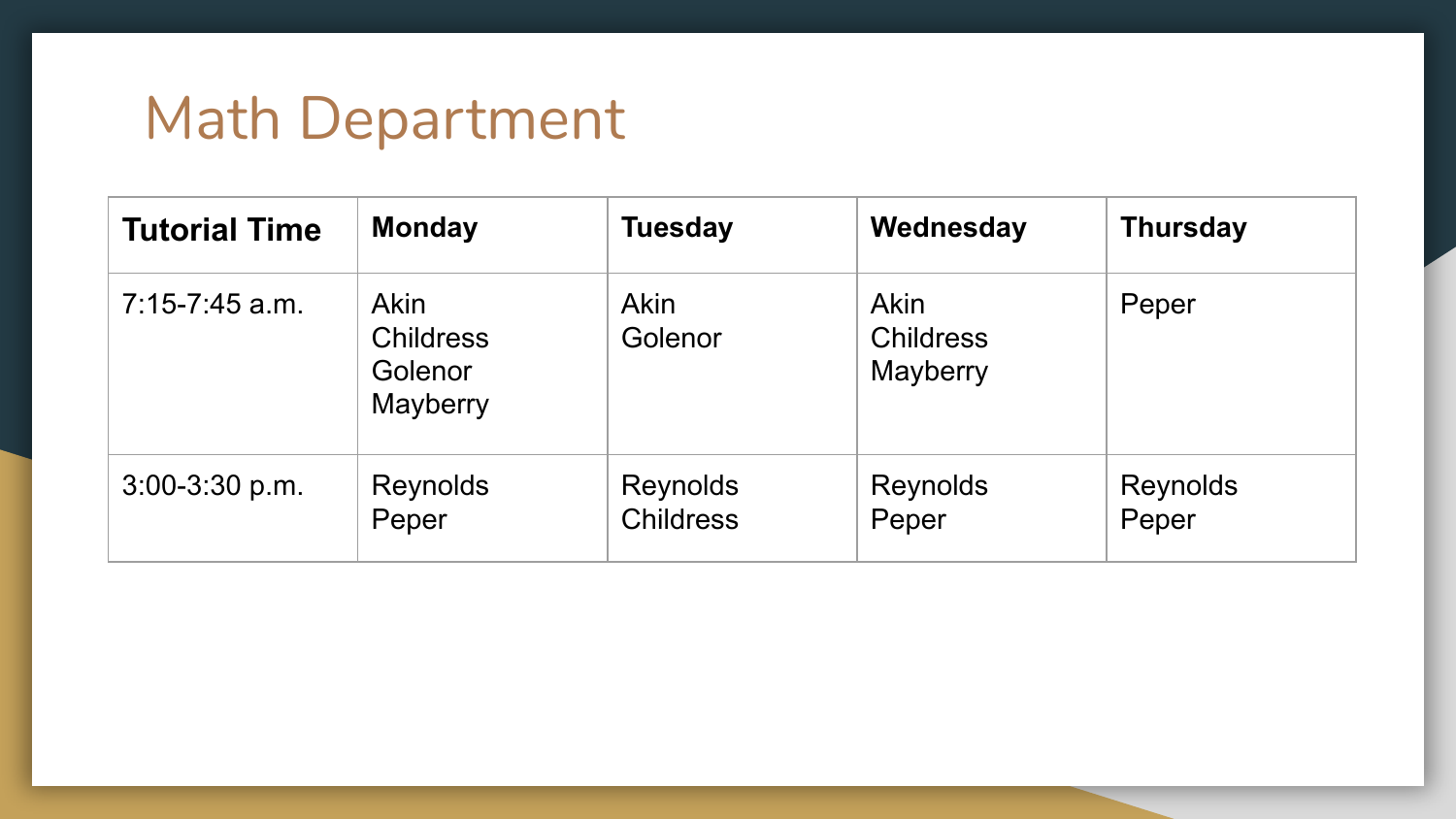#### Science Department

| <b>Tutorial Time</b> | <b>Monday</b>                                                                    | <b>Tuesday</b>                                   | Wednesday                                                                   | <b>Thursday</b>                                                                  |
|----------------------|----------------------------------------------------------------------------------|--------------------------------------------------|-----------------------------------------------------------------------------|----------------------------------------------------------------------------------|
| $7:15-7:45$ a.m.     | Topper<br>(Physics)<br>JK<br>(Chemistry)                                         | Topper<br>(Physics)                              | Topper<br>(Physics)                                                         | JK (Chemistry)<br>Terrill (Biology)                                              |
| $3:00-3:30$ p.m.     | Diamond<br>(Physics)<br><b>Newby</b><br>(Chemistry)<br>Schneeberger<br>(Biology) | <b>JK</b><br>(Chemistry)<br>Terrill<br>(Biology) | Diamond<br>(Physics)<br><b>Newby</b><br>(Chemistry)<br>Terrill<br>(Biology) | Diamond<br>(Physics)<br><b>Newby</b><br>(Chemistry)<br>Schneeberger<br>(Biology) |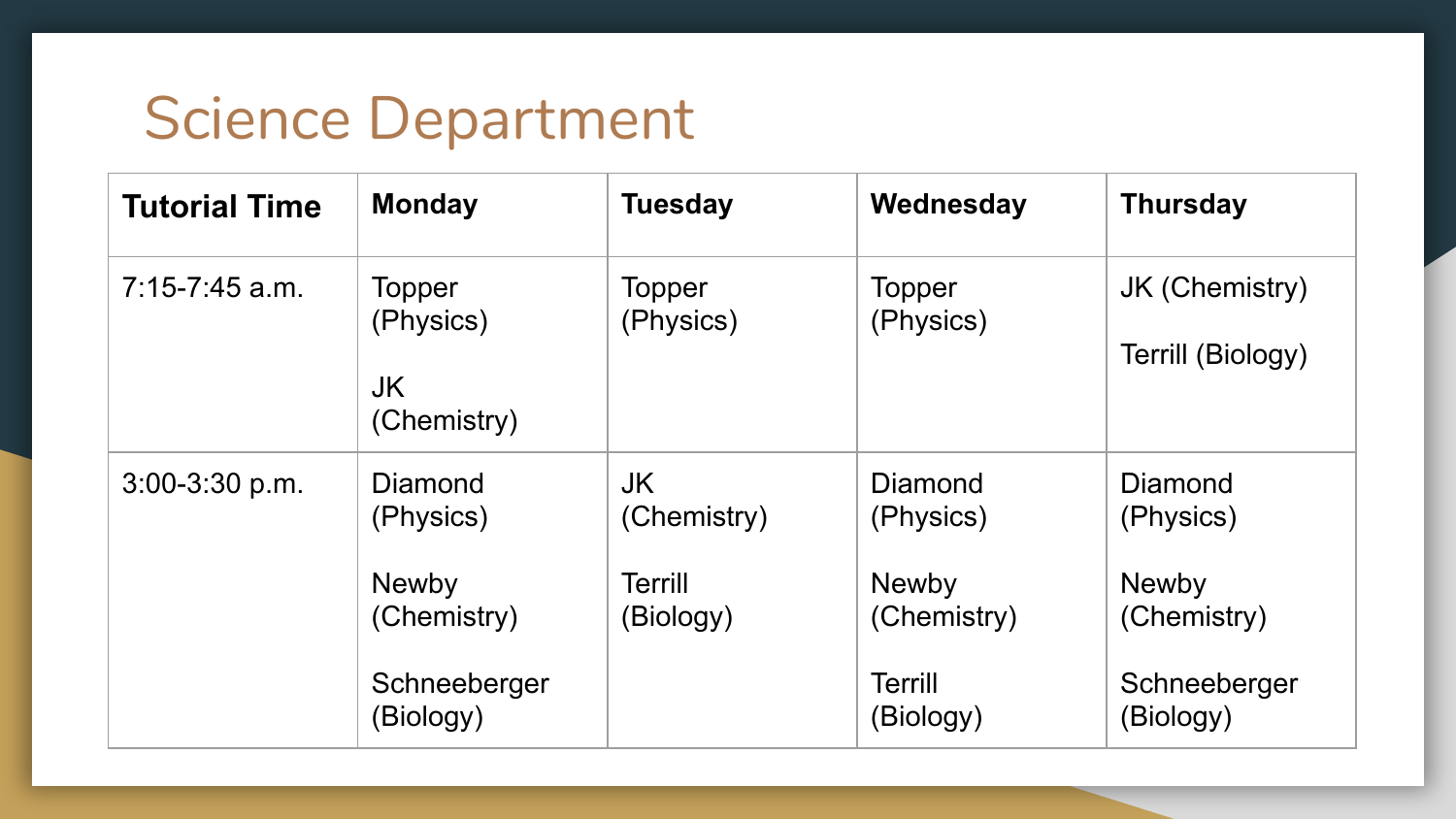#### Social Studies

| <b>Tutorial Time</b> | <b>Monday</b>                                                                                                             | <b>Tuesday</b>                                                                                              | Wednesday                                                                                                                                                 | <b>Thursday</b>                                                                                                  |
|----------------------|---------------------------------------------------------------------------------------------------------------------------|-------------------------------------------------------------------------------------------------------------|-----------------------------------------------------------------------------------------------------------------------------------------------------------|------------------------------------------------------------------------------------------------------------------|
| $7:15-7:45$ a.m.     | <b>Childers</b><br>$\bullet$<br>(Gov/Econ)                                                                                | Carpenter<br>$\bullet$<br>(US History,<br>AP Econ)<br><b>McCrary</b><br>$\bullet$<br>(APUSH, US<br>History) | <b>Walsh-Moots</b><br>$\bullet$<br>(World<br>History, AP<br>Gov)<br>Phillips (AP<br>$\bullet$<br>Euro)                                                    | <b>Childers</b><br>$\bullet$<br>(Gov/Econ)<br>Carpenter<br>$\bullet$<br>(US History,<br>AP Econ)                 |
| $3:00-3:30$ p.m.     | <b>McCrary</b><br>$\bullet$<br>(APUSH, US<br>History)<br><b>Walsh-Moots</b><br>$\bullet$<br>(World<br>History, AP<br>Gov) | Messer (AP<br>$\bullet$<br>World, World<br>History)                                                         | <b>McCrary</b><br>$\bullet$<br>(APUSH, US<br>History)<br><b>Phillips (AP</b><br>$\bullet$<br>Euro)<br>Messer (AP<br>$\bullet$<br>World, World<br>History) | Walsh-Moots<br>$\bullet$<br>(World<br>History, AP<br>Gov)<br>Messer (AP<br>$\bullet$<br>World, World<br>History) |